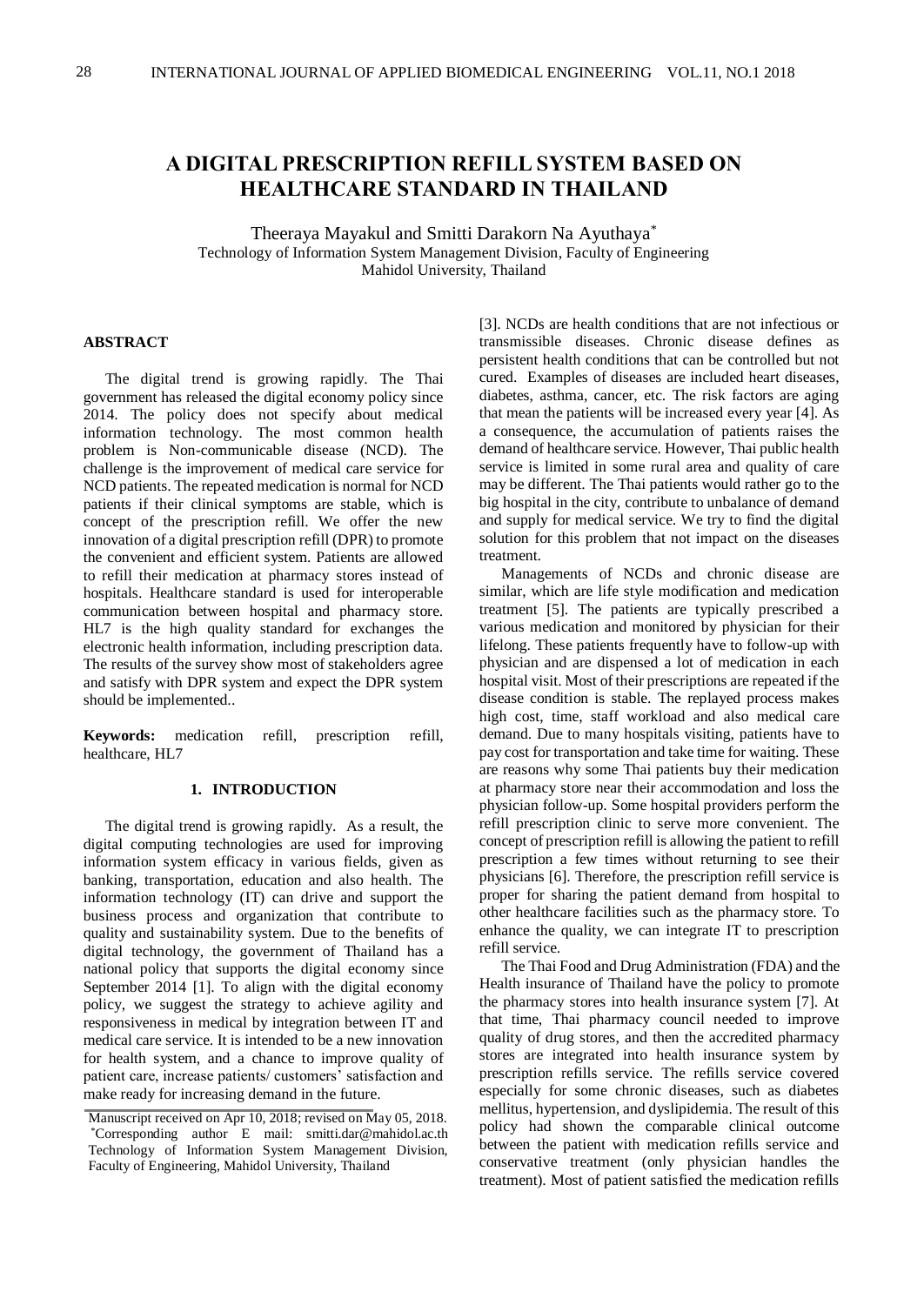service by accrediting the pharmacy store. It found that the service shared the workload from hospital, and promoted working as multidisciplinary team. Prescription refills service reduced overall healthcare expenditures [8]. In agreement of the results, National Health security Office of Thailand (NHSO) supports the accredited pharmacy to perform the medication refill services in chronic diseases. Unfortunately, the refill service is limited between hospitals and contracted pharmacy store with paper based documentation. Accessing medical information is complex and difficult in Thailand. There is no IT standard for health informatics and some facilities still use legacy system or paper-based system. To improve prescription refill service, electronic system should be used. The proposed solution is to build an interoperable system, connecting among healthcare facilities (hospital, clinic and pharmacy store) base on the healthcare standard. We expect the effective and efficient communication of digital prescription refill system. This will make more convenient, save and compliance.

We conduct this study according to the digital economy and prescription refill policy. The primary objective is to design and demonstrate the digital prescription refill (DPR) system based on implementation view of healthcare standard for communicating medical information between healthcare facilities in Thailand. The secondary is to survey the stakeholders' perspective on the DPR service.

# **2. HEALTHCARE STANDARD**

Healthcare standards are developed to improve the quality and performance in health informatics service. Healthcare standard concerns in privacy, security, electronic use of information, and electronic communication in healthcare. There are many healthcare standards, which have been used for different purposes. We focus on the communication standard, because our objective is to create the DPR system for sharing and exchanging the medical information among the healthcare facilities. The communication standard is relevant to interoperability, maintaining privacy and security of data [9]. Interoperability means the ability of health information systems to work together within and across organizational boundaries in order to improve the effective delivery of healthcare for individuals and communities [10].

#### **2.1 Health Level 7 (HL7)**

HL7 is developed by The American National Standards Institute (ANSI); non-profit organization. HL7 provides a comprehensive framework and related standards for the exchange, integration, sharing, and retrieval of electronic health information that supports clinical practice and the management, delivery and evaluation of health services [11]. HL7 covers all specification of healthcare domains. Pharmacy and medication order are included in HL7. Hence, HL7 is proper for transfer of prescription data in DPR system.

The goal of HL7 is interoperability. Data exchange schema and standards should allow data sharing across healthcare facilities such as hospital and pharmacy. Although, they have various electronic medical record (EMR) formats. HL7 is divided into many categories, but we select the messaging standard. Capability of messages is real-time or near real-time information that supports the ongoing process. Messages are appropriated for active communication like the medication order in DPR system. HL7 provides message format, structure and data types for integration form system to another. HL7 version 3 (HL7 V3) is more stable than previous version and serves XML (Extensible Markup Language) as message syntax and encoding methods. HL7 messages are allowed to transmit via network between client and server [11], [12]. HTTP, which is low level transport protocols, is used for communication of HL7 message [11].

FHIR (Fast Healthcare Interoperability Resources) is standards framework for implementation purposes and development under HL7. HL7 FHIR provides simplicity, flexibility, and manageable resources. Formats of FHIR are given as XML and JSON. HL7 V3 methodology and code system, supporting the HTTP, are also included in FHIR [13]. Therefore, the resources of FHIR are proposed for our study.

# **3. METHODS**

# **3.1. The review of the current refills prescription service in Thailand (AS IS)**

The Thai government releases the digital economy policy is the driver, the public healthcare should be agile for this challenge. The patients' demand for medical care is increasing but health providers unable to supply enough service with many limitations. In Thailand, the pharmacy store is easier to access and more convenient than the hospital. According to, Thai NSHO collaborates with Thai FDA for prescription refill services by accredited pharmacy store [7]. Refill prescription service has been performed in some hospital and limited within facility. The information accessibility and data fragmentation are constraints. There is still no health informatics technology using in refill prescription system. Conservative documentation method defined as paper-based, has been used for communication between hospital and pharmacy. The new innovation of DPR system with HL7 is opportunity to create seamless communication. The healthcare standards enhance service's value. The risk is unclear patient education. Patients' counselling is required for eliminating the unaware threats.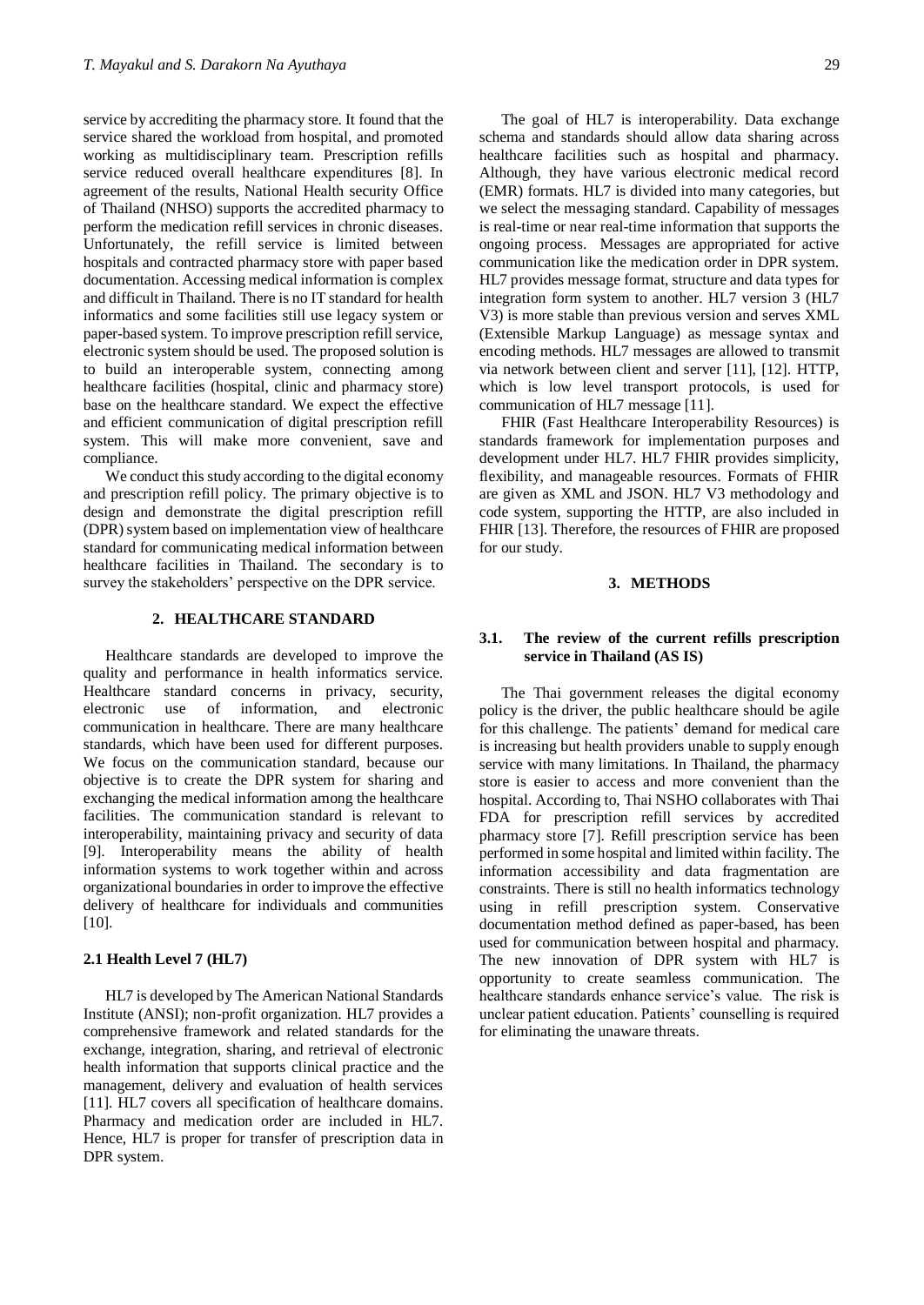# **3.2. The design of a new Digital Prescription Refill (DPR) system (TO BE)**

literatures review [6], [14], [15]. The process is aligned to the policy and regulation. HL7 messaging standard is adopted in communication and application design.

We create the process of DPR based on standard clinical practice in Thailand and success refills clinic from



**Figure 1.** The information flow of conventional prescription refill service.



**Figure 2.** The information flow of DPR system.

### *3.2.1 Patient enrollment*

The service starts with the patient enrollment. We aim to involve the patient in treatment decision. Patient is allowed to request for refill service. The inclusion criteria is only stable condition of NCDs or chronic diseases outpatient allowance by physician. Health condition that effects to communication skill such as psychiatric disorder must be excluded. Patients have to sign informed consent to protect unawareness and disclose the related medical information.

### *3.2.2 Medications for refills*

Conforming to Thai FDA's law and regulation, we do not permit some prohibited medication to refill because these medications can lead to harmful and addiction. Prohibited medications include narcotics, opioid derivative, and other controlled substances such as sleeping pill. Other serious medications are depended on

physician's judgments. Short course medication treatment as follows; antibiotics should be complete at physician visit. Hospital pharmacist must verify all prescription before data is inputted to DPR system. The six months is maximum allowance for a prescription refill. After prescription refill is completed, patients must return to see their physicians. Patients can request reasonable duration for refilling such as every month, or every few months.

#### *3.3.3 The community pharmacy store*

To qualify the pharmaceutical care service standard. The pharmacy store requires "Good Pharmacy Practice", accredited by the Pharmacy Council of Thailand [8]. The registered pharmacists, satisfying a DPR training program, must deliver the refill service.

.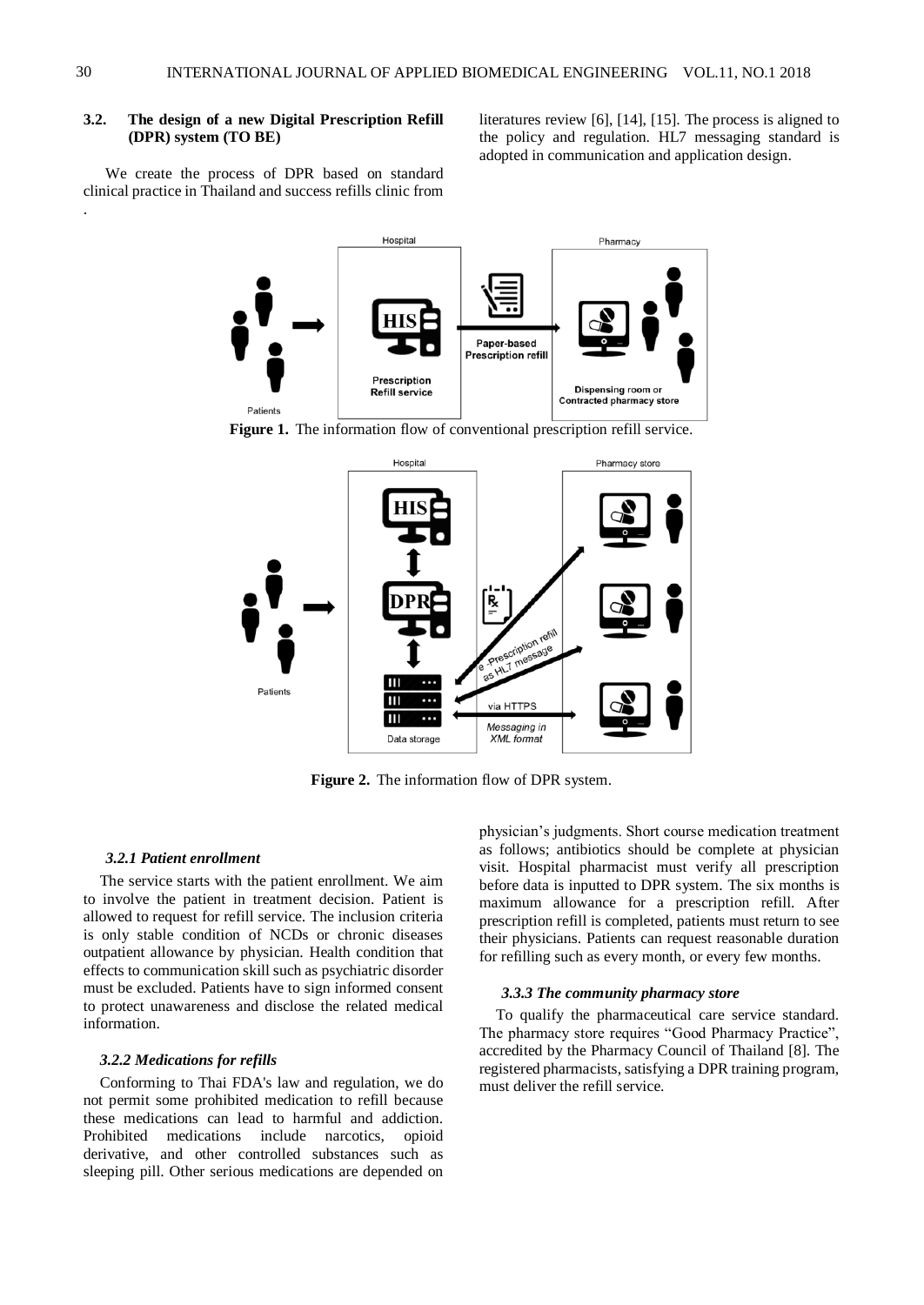| <b>Conventional Prescription Refill</b><br>(Paper-based)                                                                                                                                                                                                                                       | <b>Digital Prescription Refill</b><br>(Electronic-based)                                                                                                                                                                                                                                                                                                                                    |
|------------------------------------------------------------------------------------------------------------------------------------------------------------------------------------------------------------------------------------------------------------------------------------------------|---------------------------------------------------------------------------------------------------------------------------------------------------------------------------------------------------------------------------------------------------------------------------------------------------------------------------------------------------------------------------------------------|
| 1. Register the refill service. Physician<br>prescribes the medication.                                                                                                                                                                                                                        | Register the refill service.<br>Physician<br>1.<br>prescribes the medication.                                                                                                                                                                                                                                                                                                               |
| 2. Physician writes the refill prescription or<br>pharmacist transcribes the refill prescription.<br>The refill schedule is appointed. The paper-<br>based refill prescription is given to patient.<br>Staff makes the physician appointment for<br>next visit                                 | 2. Refill medication data is inputted into system,<br>whereas the refill medication ID is generated.<br>• Other information is transferred to system.<br>National ID is used for linking information to<br>system.<br>• System generate "Refill medication sheet"<br>which may give to patient.                                                                                             |
| 3. There is no notification system. The patients<br>must remind themselves. The pharmacists must<br>prepare enough inventories for refill service by<br>purchasing from pharmaceutical companies.<br>On due date, the patients go the selected<br>pharmacy store and refill their medications. | 3. Notification from system to pharmacy store,<br>the pharmacy manages and prepares the<br>available stock in advance. If stock is not<br>available, pharmacy has to contact<br>the<br>pharmaceutical companies for purchasing.<br>Three days before due date, the system will<br>send the reminder message to pharmacy store.<br>Then, pharmacist will make a reminder call to<br>patient. |
| 4. After refill process is finished, the paper-<br>based refill prescription is kept at pharmacy<br>store and sent back to hospital.                                                                                                                                                           | 4. Refill data and log, being usable for hospital<br>information system (HIS), are transferred back<br>to system.                                                                                                                                                                                                                                                                           |

*Table 1:* The comparison of conventional prescription refill process and a new DPR

# *3.3.4 Electronic data communication*

Data are exchanged and shared across the system in XML format base on HL7 messaging standard [11]. We divide the information in DPR system into 2 parts. The first is demographic data including: national ID number, hospital number, given name - surname, date of birth, age, sex, diagnostic disease and drug allergy (if known). Underlying disease is useful information for patient counselling and evaluation the treatment or side effect. The second is refill part including: prescription ID, medication orders, visiting date, appointment date, attending physician, amount of pills and time of refill. We select the National ID for linking data because Thai people have their own unique ID, having one pattern for person identifier. In contrast with the hospital number, having various formats, is not proper for multiple facilities.

The conventional service uses the paper-based prescription, show in figure 1. The medical information is handwriting that prone to error. Some providers may be use the computer-based system however the paper-based refill prescription is still given to patients. The DPR is paperless system that is shown in figure 2. All information stores in the data storage that link by national ID via network. The data storage locates in hospital. Patient can contact the pharmacy store on the due date with notification system.

The refill medication sheet consists of ID, refill date, next physician appointment date, pharmacy contact details and medication list. It is useful for patient education.

We have simulated our case study of exchanging medical information with HL7. HL7 FHIR testing server (http://spark.furore.com/fhir) is used for data storage as hospital information system (HIS) [13]. After completed the patient enrolment and verification step, the prescriptions data is inputted to the server (HIS). Related patient information is automatically received from HIS. Both prescription and patient information are converted into HL7 FHIR message with XML format. HL7 messaging standard with FHIR offered RESTful API to exchange resources via standard HTTP. The exchange process is shown in Figure 3. We customize the XML schema from FHIR's resources [16]. Information is exchanged between hospital and pharmacy store via RESTful over HTTP. The example of medication order as FHIR HL7 message shows in Figure 4.



**Figure 3.** Information exchanging and communicating with HL7 FHIR API.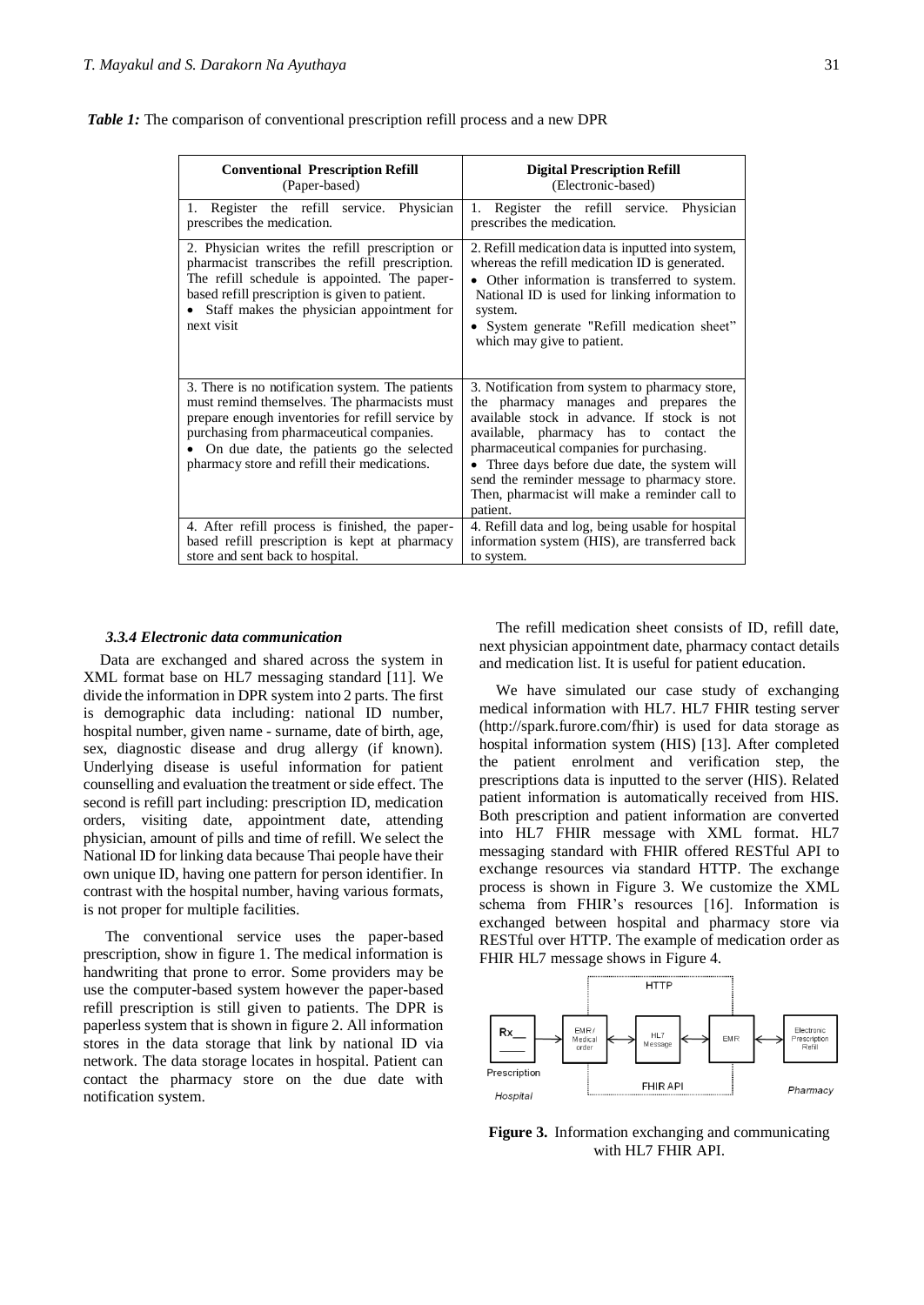

**Figure 4.** HL7 messages format with the prescription data.

#### **3.3 The Stakeholders**

We can define the key stakeholders, focusing on operational level as healthcare providers and customers. The healthcare providers are physician, hospital pharmacist and community pharmacist, who work at pharmacy store. The customers are patients that include their caregivers.

# **3.4 A survey**

The main objective of this survey is measurement of stakeholders' perspectives on DPR system. We develop a survey questionnaire for stakeholders hearing. Target groups are key stakeholders, which are physicians, pharmacists and NCDs/ chronic disease patients in Thailand. We focus the healthcare staffs in operational level because they perform the service. We do not include the policy maker or decision maker on this survey. The questionnaires focus on acceptability, accuracy, efficacy, applicability and satisfaction [6], [14], [15]. Five-point scales (strongly disagree to strongly agree) are used for answering [17]. We used Taro Yamane method to estimate the sample size. The minimum of 100 sample sizes was required for generating 90% confidence level with  $\pm 10\%$ of margin of error [18].

#### **3.5 Cost and time saving analysis**

According to economic evaluation of the new service, cost benefit analysis should be concerned. Because of high cost of the infrastructure, the benefit should more than cost. Previous data shows refill prescription clinic is convenient result in cost and time saving. We can measure the benefit on customers' (patients) view in term of cost and time saving.

Thai patients take high effort when they go to the hospital. They have to spend a lot of money and time. Most patients go to hospital with caregiver that may take a leave from work. It leads to higher cost and more effort for hospital visiting. In DRP system, we allow patients to select conveniently pharmacy store.



**Figure 5.** The pharmacy stores locate around hospital.

With these reasons, patients will choose pharmacy where locate near their house. It is clearly to save transportation cost and time. Moreover, workload of physicians and hospital pharmacists shall be reduced because we share workload to pharmacy store for refilling the prescription. As a result in the waiting time for medication also reduces. To confirm our assumption, we develop the formulation of cost/time saving, including transportation cost, show in (1). From (2), time saving, also includes the time spending for transportation and the waiting time between hospital and pharmacy store.

Assumption:  $X_P < X_H$ ,  $T_P < T_H$  and  $WT_P < WT_H$ 

Cost saving  $=$   $n(X_H - X_P)$ . (1) Time saving  $=$   $(T_H - T_P) + (WT_H - WT_P).$  (2)

Where,

 $X_H$  = Cost of transportation form house to hospital;

 $X_{P}$  = Cost of transportation form house to pharmacy store;

 $T_H$  = Time for transportation form house to hospital;

- $T_P$  = Time for transportation form house to pharmacy store;
- $WT_{\text{H}}$  = Waiting time at hospital;

 $WT<sub>P</sub>$  = Waiting time at pharmacy store;

 $n =$  Number of transportation

To prove our assumption with cost/time saving formulation. We have randomly collected data about time and cost from a big hospital in Bangkok. We have collected waiting time for physician and medication in hospital. Time spent per prescription has been collected from accredited pharmacy store nearby the hospital. We have limited area of survey within Thonburi district. Unit of cost is Thai baht (THB) and unit of time is minute.

#### **4. RESULTS**

#### **4.1. The survey**

In data survey, with the responding questionnaire by 130 persons (90% confidence level with  $\pm$  10% of margin of error), the responders consist of 39 physicians (30%), 54 pharmacists (42%) and 37 patients (28%). The result is shown in figure 6.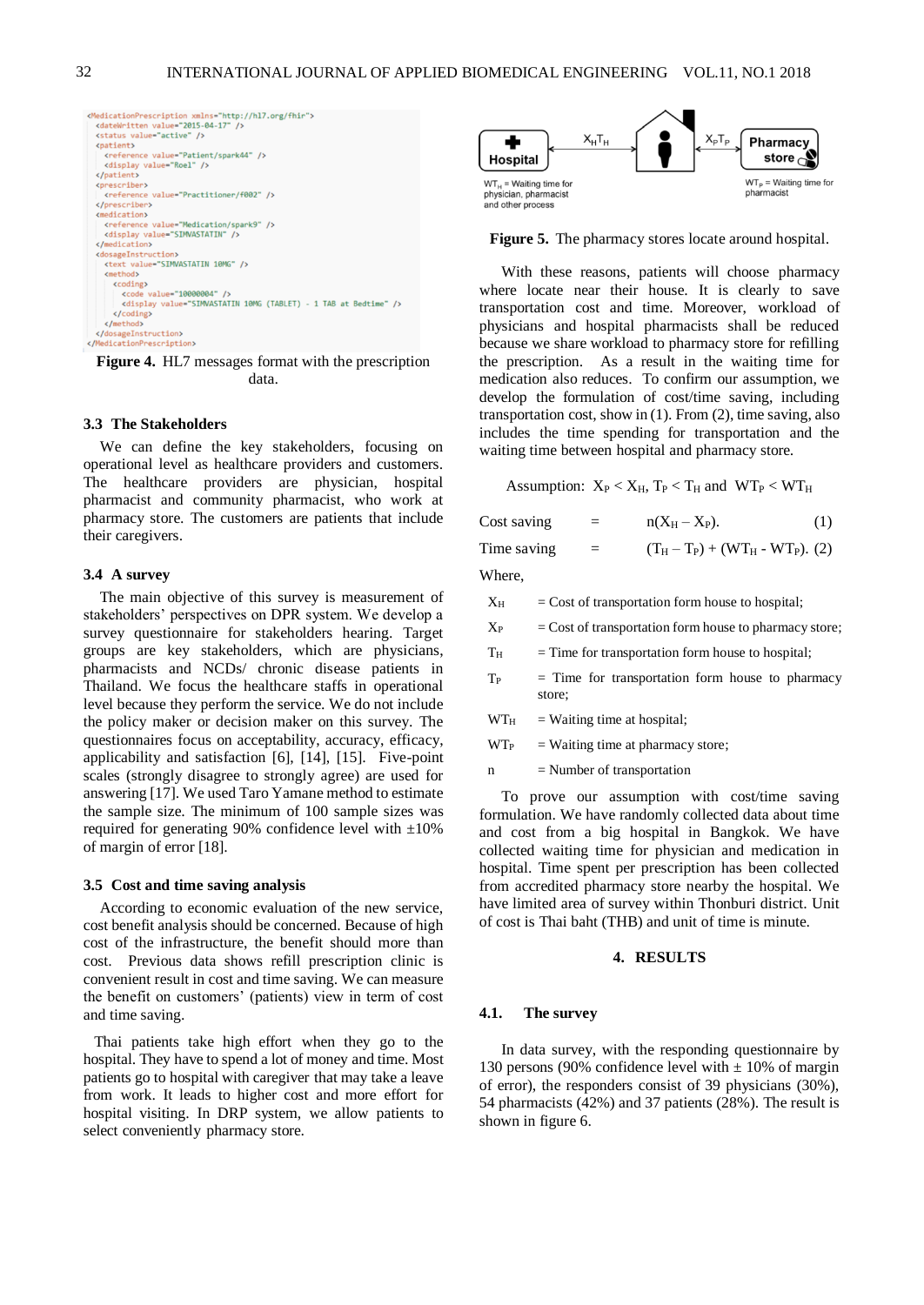

**Figure 6.** The comparison of survey results in each topics.

It is shown that system acceptability is 80% of total answer scale, and satisfaction is 75.4%. The 78.2% of responders expect the accuracy of system. The 78.4% believe that the effectiveness of DPR service is resulting in time and cost saving. The 64.4% agree with the system and should be implemented. Patients give the highest acceptant score comparing with pharmacist and physician by the score of 4.20, 4.07, and 3.82, respectively. Patients also give the highest score in the rest topics, which are efficacy, accuracy, applicability, and satisfaction, although physicians give the lowest score in every topic. The possible reason is prescription refills service improves patient's convenience. The lowest score is system applicability from physicians (3.05). Some physicians give criticize that patients can easily loss the follow-up with the medication refill service. Besides, physicians concern about patient safety, if pharmacists handle the management. With this concern, we ensure the quality of pharmaceutical service by accredited pharmacy and staff training.

# **4.2. Cost and time saving analysis**

We collected data by interview method. The patients and pharmacists have been interviewed. Time and cost for transportation are estimated by interviewing patient. Some patients have taken by taxi but the others have taken by public bus. We have gathered waiting time for physician and medication dispensing at hospital. Waiting time at pharmacy stores was estimated by interviewing community pharmacists. We give the example prescriptions to community pharmacists and collect process time. The pharmacy store's processes include preparing medication and dispensing.



**Figure 7.** The percent of cost saving shown in dot line and the percent of time saving shown in gray line.

The 10 cases study consist of patients with NCDs and chronic disease. The underlying diseases are hypertension, heart disease, end stage kidney disease, diabetes mellitus, and dyslipidemia. They have the average 8 medication items. The result can be summarized that we can save time for 910 min, and cost for 263 THB per 10 cases (average time saving is about 91 minutes/case, and cost saving is about 26.3 THB/case). The average percentage of cost and time saving are 29.9 and 68.7, respectively. (shown in Figure 7) By the results, we have noticed the waiting time at pharmacy store depending on number of medications. But hospital waiting time does not depend on the number of medications, it is influenced by many factors, given as: the number of crowded patients, the number of on-servicephysicians, time spent in other process, and so on. Another related factor is the transportation method. In one case, the refill service does not save transportation cost however, the waiting time for medications are reduced.

# **5. DISCUSSION**

Our research likes a feasibility study in initial step of a new IT service innovation. We can show and prove the concept of integration between digital solutions and medical filed, providing more benefits and satisfactions. The data collection of cost/time saving are used for proving the formulation and our assumption. It may not represent the general population because we limited area of data collection. According to time saving, stakeholders (physicians and pharmacists) believe that DPR system could eliminate the old patients' hospital visits, and also reduce the hospital staffs' workload. For this point, we can assume that hospital's service quality would be improved especially outpatient care service. Hospital can serve the new patient more efficiency. Moreover, chronic disease patients usually visit hospital with the caregivers. Medication refill service could save caregiver's time and cost. Patient education is another advantage and increase patient's awareness. This is because the hospital pharmacists, handling the complex responsibility and community pharmacist at pharmacy store, can perform efficiency for drug counseling without interruption by other workload. The pharmacy store can give flexible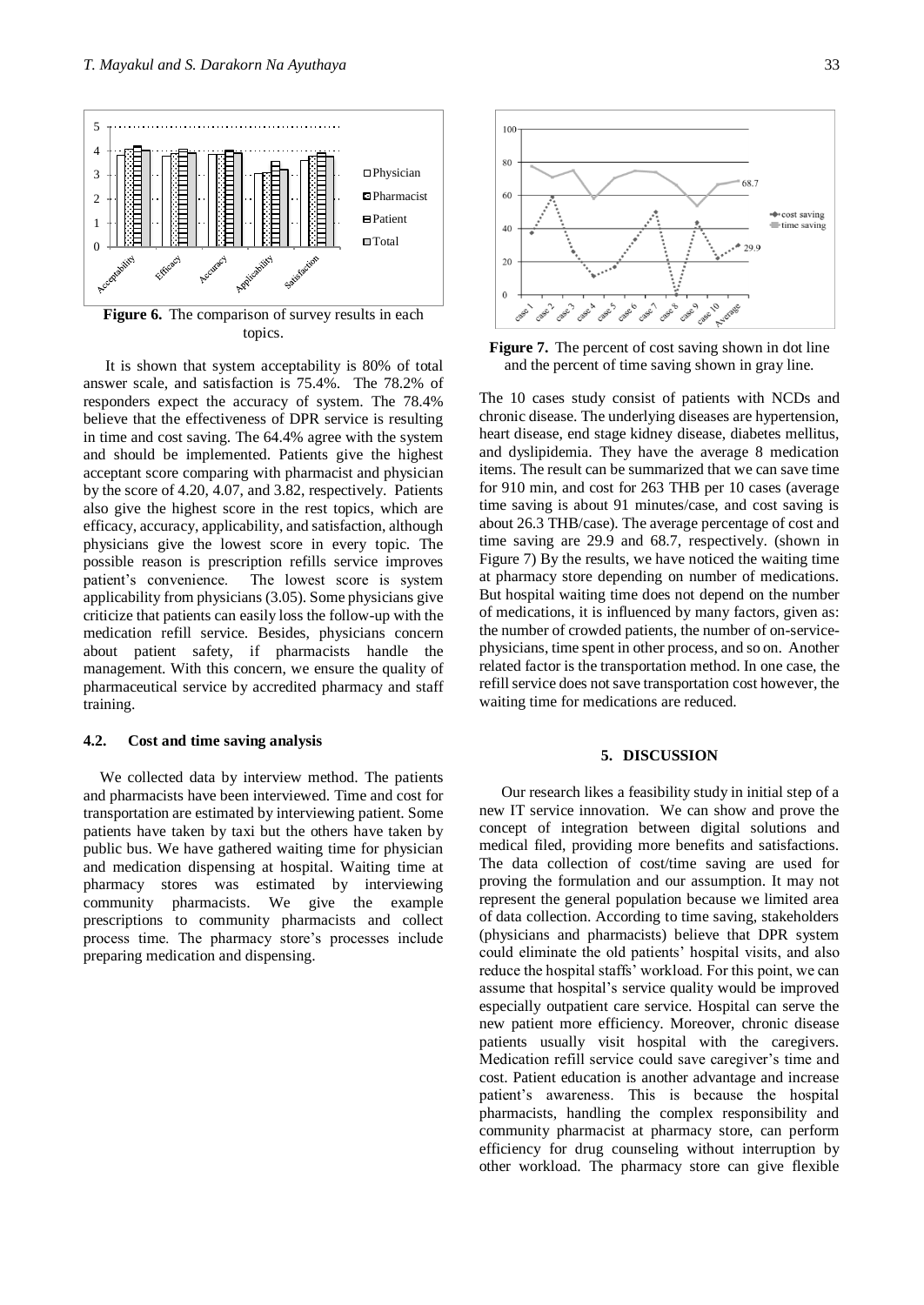service time for the refill, not limit on official working hours.

Most of stakeholders accept and satisfy the service and system. However, some stakeholders still concern about data accuracy and privacy. The convenient of the medication refilling system is the major reason that makes patients preferred. Another importance factor is aligning with national health policy, which can prevent conflict between stakeholders. Integration of medical knowledge, pharmaceutical knowledge and technology need for successful of electronic refill medication.

Healthcare standards are required for effective prescription refill system. HL7 standard is an option for implementation. HL7 promotes the medical data communications seamlessly, and enhances the system efficiency. Medical information as HL7 messages can share between client and server via network and exchange in the real time process. HL7 FHIR resources are appropriate for implementer, because of flexibility and manageability. System security is concern for protecting patient's privacy. Hypertext Transfer Protocol Secure (HTTPS) may be used. Authentication and access control must be raised in security policy of the system.

# **6. LIMITATION**

In the survey for large population, 400 sample sizes are required to create 95% confidence level  $\pm$  5% of margin of error and standard normal distribution. We have too small responders and generate 90% confidence level  $\pm$  10% of margin of error because we have limited of survey time. We do not include the decision maker in this survey. The policy makers or executive boards are key persons for implementing.

In real situation, more stakeholders would involve in the prescription refill. Other stakeholders could be nurses, physician's assistants, other healthcare staffs, and hospital's officers. All stakeholders must be clarified in further study.

These cost/time saving results are shown the data based on a patient's perspective. We do not include cost/time from other processes, given as: patient registering, nursing, lab monitoring, etc. For more precise results, we should include every hospital process time and wages of healthcare staffs in further study.

Infrastructure specification of the system is not clarified in this study. We have to plan the infrastructure and its cost before the real implementation.

# **7. CONCLUSION**

The digital prescription refill system is a new innovation for public healthcare system. The integration of information technology and medical can improve the quality of patient care service. Understanding of medical, technology and also management is required for implement a new digital prescription refill. Although,

medication refill policy is not in Thailand's health standard. We hope our study can ensure the policy maker to consider this system. Our study shows benefits of refills prescription system between hospital and pharmacy. The system provides the convenience for stakeholder especially patients. With the results of low transportation cost and time saving, the system makes most of stakeholder satisfaction and acceptability. The other benefit is also sharing the patients and workload from hospital to pharmacy stores.

The communication among healthcare facilities is the core for prescription refill system. Implementation of exchanging electronic health information standard is key solution for interoperability. HL7 is a good standard for the electronic refills prescription system to transmit data. Resources, provided by HL7 FHIR, are effective.

# **REFERENCES**

[1] Mict.go.th, "Digital Economy", 2015. [Online]. Available: http://www.mict.go.th/view/1/Digital%20Economy. [Accessed: 15- Nov- 2015].

[2] Bureau of Non Communicable Disease Thailand, "Non Communicable Disease Statistic", Thaincd.com, 2016. [Online]. Available: http://www.thaincd.com/information-statistic/noncommunicable-disease-data.php. [Accessed: 15- Dec- 2014].

[3] World Health Organization, "Noncommunicable Diseases (NCD) Country Profiles - Thailand", 2014. [Online]. Available: http://www.who.int/nmh/countries/tha\_en.pdf. [Accessed: 02- Dec- 2015].

[4] World Health Organization, "Noncommunicable diseases factsheet". 2015. [Online]. Available: factsheet", 2015. [Online]. Available: http://www.who.int/mediacentre/factsheets/fs355/en/. [Accessed: 04- Dec- 2015].

[5] World Health Organization, "Global Action Plan for The Prevention and Control of Noncommunicable Diseases 2013-<br>2020". 2013. [Online]. Available: Available: http://apps.who.int/iris/bitstream/10665/94384/1/978924150623 6\_eng.pdf. [Accessed: 12- Nov- 2015].

[6] C. Ku, P. Sung and W. Hsieh, "Policy satisfaction for separation of dispensing from medical practices in Taiwan: Success of the prescription-release information system", Telematics and Informatics, vol. 31, no. 2, pp. 334-343, 2014.

[7] National health security office, "NHSO support the accredited pharmacy store to primary care", 2014. [Online]. Available: http://www.nhso.go.th/frontend/ NewsInformationDetail.aspx?newsid=MTA0OA==. [Accessed: 20- Jan- 2015].

[8] D. Hongsamut, "Integration of Accredited Communication Pharmacy", Thai FDA, 2011. [Online]. Available: http://www.elib.fda.moph.go.th. [Accessed: 20- Jan- 2015].

[9] Health Information and Quality Authority, "Overview of Healthcare Interoperability Standards", 2013. [Online]. Available: http://hiqa.ie/publications/overview-healthcareinteroperability-standards. [Accessed: 22- Dec- 2014].